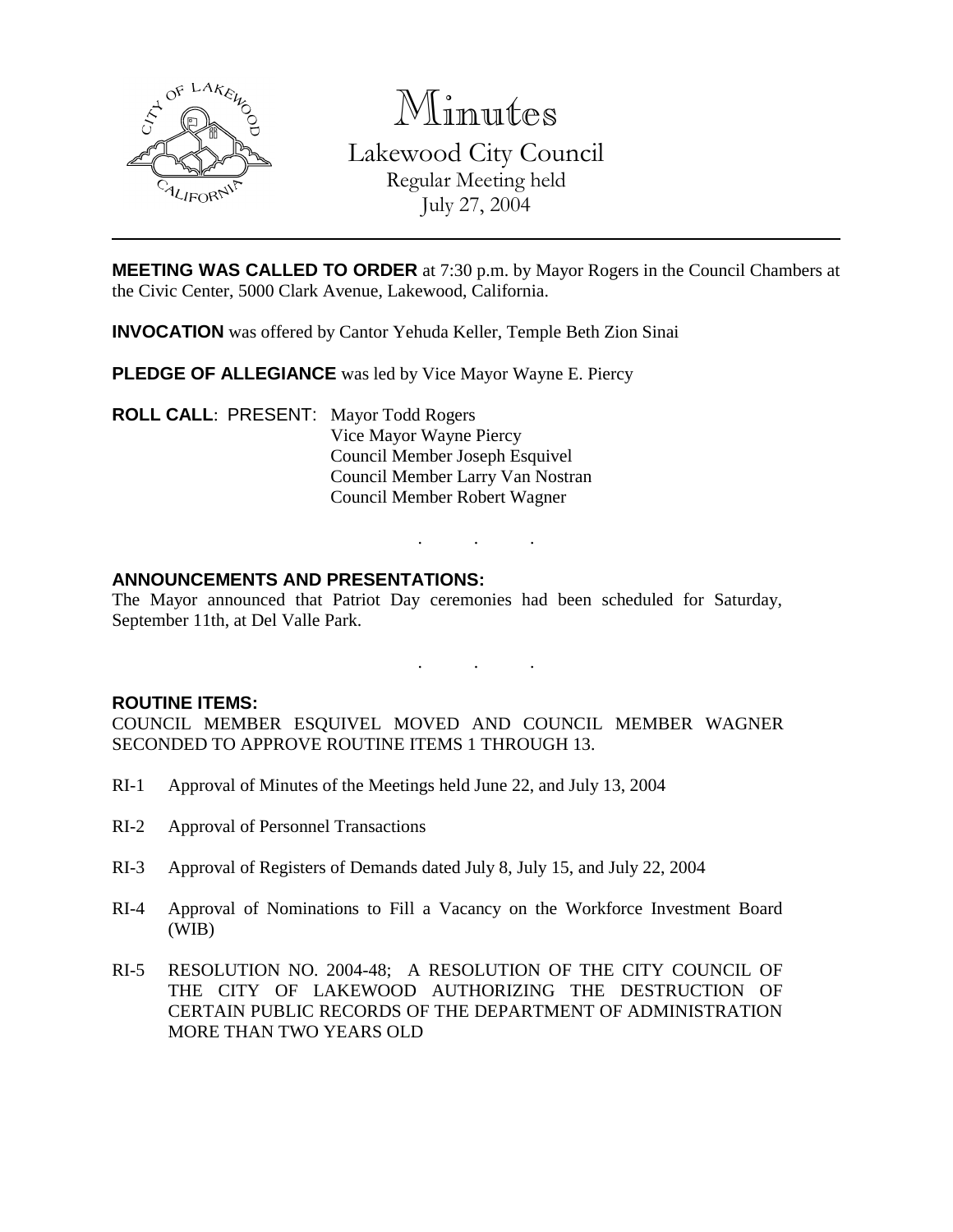City Council Minutes July 27, 2004 Page 2

#### **ROUTINE ITEMS:** Continued

RI-5 RESOLUTION NO. 2004-49; A RESOLUTION OF THE CITY COUNCIL OF THE CITY OF LAKEWOOD AUTHORIZING THE DESTRUCTION OF CERTAIN PUBLIC RECORDS OF THE DEPARTMENT OF ADMINISTRATION MORE THAN TWO YEARS OLD

RESOLUTION NO. 2004-50; A RESOLUTION OF THE CITY COUNCIL OF THE CITY OF LAKEWOOD AUTHORIZING THE DESTRUCTION OF CERTAIN PUBLIC RECORDS OF THE DEPARTMENT OF CITY CLERK MORE THAN TWO YEARS OLD

RESOLUTION NO. 2004-51; A RESOLUTION OF THE CITY COUNCIL OF THE CITY OF LAKEWOOD AUTHORIZING THE DESTRUCTION OF CERTAIN PUBLIC RECORDS OF THE DEPARTMENT OF COMMUNITY DEVELOPMENT MORE THAN THREE YEARS OLD

RESOLUTION NO. 2004-52; A RESOLUTION OF THE CITY COUNCIL OF THE CITY OF LAKEWOOD AUTHORIZING THE DESTRUCTION OF CERTAIN PUBLIC RECORDS OF THE DEPARTMENT OF FINANCE MORE THAN TWO YEARS OLD

RESOLUTION NO. 2004-53; A RESOLUTION OF THE CITY COUNCIL OF THE CITY OF LAKEWOOD AUTHORIZING THE DESTRUCTION OF CERTAIN PUBLIC RECORDS OF THE DEPARTMENT OF PERSONNEL MORE THAN TWO YEARS OLD

RESOLUTION NO. 2004-54; A RESOLUTION OF THE CITY COUNCIL OF THE CITY OF LAKEWOOD AUTHORIZING THE DESTRUCTION OF CERTAIN PUBLIC RECORDS OF THE DEPARTMENT OF PUBLIC WORKS MORE THAN TWO YEARS OLD

RESOLUTION NO. 2004-55; A RESOLUTION OF THE CITY COUNCIL OF THE CITY OF LAKEWOOD AUTHORIZING THE DESTRUCTION OF CERTAIN PUBLIC RECORDS OF THE DEPARTMENT OF RECREATION AND COMMUNITY SERVICES MORE THAN TWO YEARS OLD

- RI-6 Approval of Monthly Report of Investment Transactions
- RI-7 Approval of Quarterly Schedule of Investments
- RI-8 Approval of Street Closure for a Block Party on Yearling Street on August 21, 2004
- RI-9 RESOLUTION NO. 2004-56; A RESOLUTION OF THE CITY COUNCIL OF THE CITY OF LAKEWOOD AMENDING RESOLUTION NO. 92-36 PERTAINING TO THE LOW-INCOME EXEMPTION OF THE UTILITY USERS TAX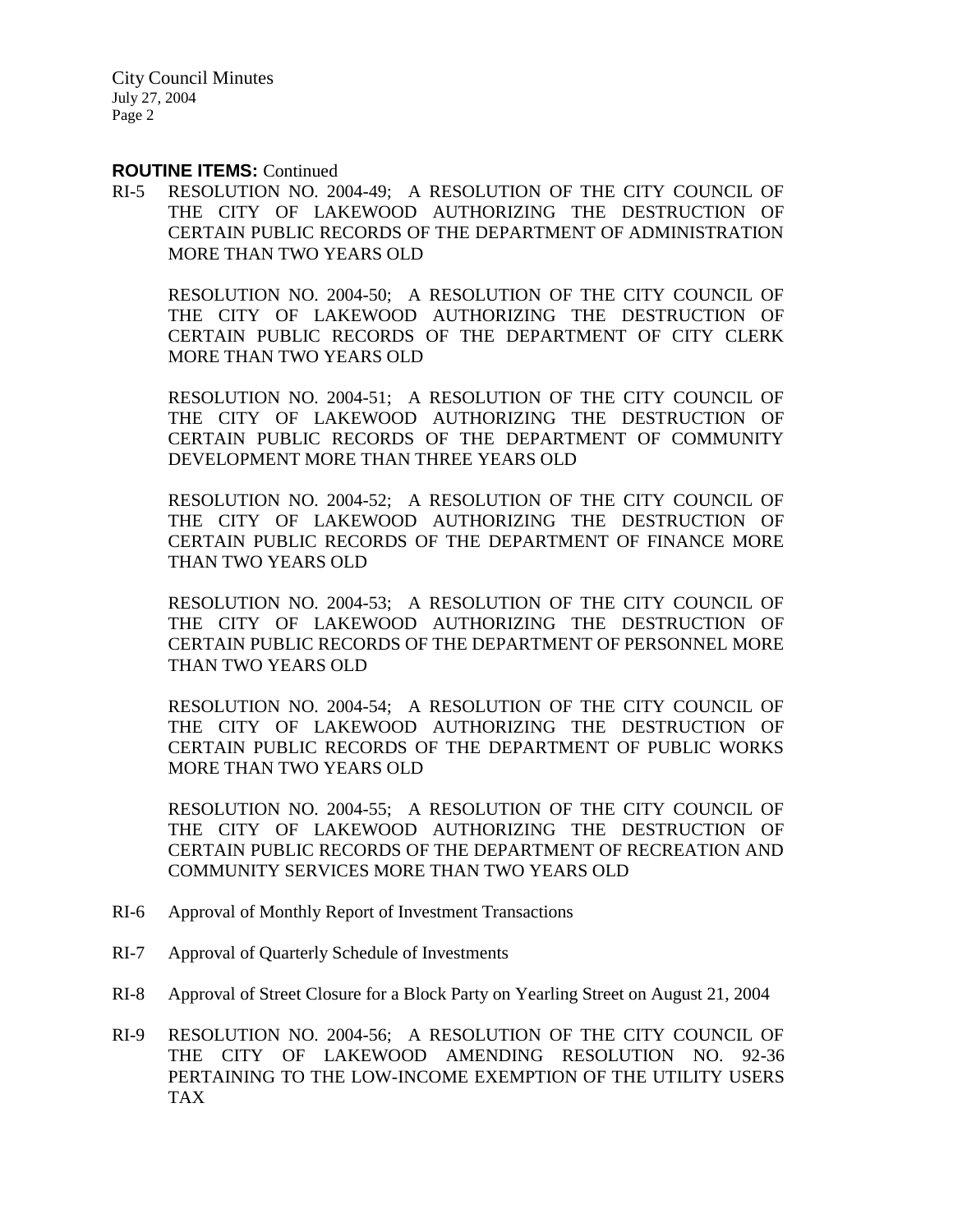City Council Minutes July 27, 2004 Page 3

#### **ROUTINE ITEMS:** Continued

- RI-10 RESOLUTION NO. 2004-57; A RESOLUTION OF THE CITY COUNCIL OF THE CITY OF LAKEWOOD PROHIBITING THE PARKING OR STANDING OF VEHICLES BETWEEN 7 A.M. AND 12 P.M. ON TUESDAY OF EACH WEEK FOR STREET SWEEPING PURPOSES ON BOTH SIDES OF ROSETON AVENUE BETWEEN 215TH STREET AND 216TH STREET
- RI-11 Status Report on Continuation of Eastern Lakewood Patrol

RI-12 Approval of Engineering Agreement for Water Storage Tank Rehabilitation Design

RI-13 Approval of Amendment to Consulting Agreement with The Audio Group

UPON ROLL CALL VOTE, THE MOTION WAS APPROVED:

AYES: COUNCIL MEMBERS: Wagner, Esquivel, Piercy, Van Nostran and Rogers NAYS: COUNCIL MEMBERS: None

### **1.1 • AWARD OF BID FOR PUBLIC WORKS PROJECT NO. 03-6R, WELL 13A WELLHEAD AND PUMP**

. . .

Director of Public Works, Lisa Rapp, presented an oral report based on the memorandum contained in the agenda and stated five bids had been received for the second phase of development of Well 13A, including installation of the pump, electrical panel, disinfection equipment and related wellhead facilities. She noted that it would take approximately 18 weeks to obtain the pump for the project and that completion was expected in February of 2005. It was the recommendation of staff that the City Council award a contract to the low bidder, Bakersfield Well & Pump Company, in the amount of \$364,861; appropriate \$291,000 from the Water Fund to the project account; adopt the plans, specifications and working details for the project; and authorize staff to approve a cumulative total of change orders not to exceed \$40,000.

Council Member Wagner observed that although this project had been re-bid, good bids had been received and the project would be completed for about the same amount.

Mayor Rogers opened the public hearing at 7:37 p.m. and called for anyone in the audience wishing to address the City Council on this matter. There was no response.

COUNCIL MEMBER VAN NOSTRAN MOVED AND VICE MAYOR PIERCY SECONDED TO APPROVE STAFF'S RECOMMENDATION. UPON ROLL CALL VOTE, THE MOTION WAS APPROVED:

AYES: COUNCIL MEMBERS: Wagner, Esquivel, Piercy, Van Nostran and Rogers NAYS: COUNCIL MEMBERS: None

. . .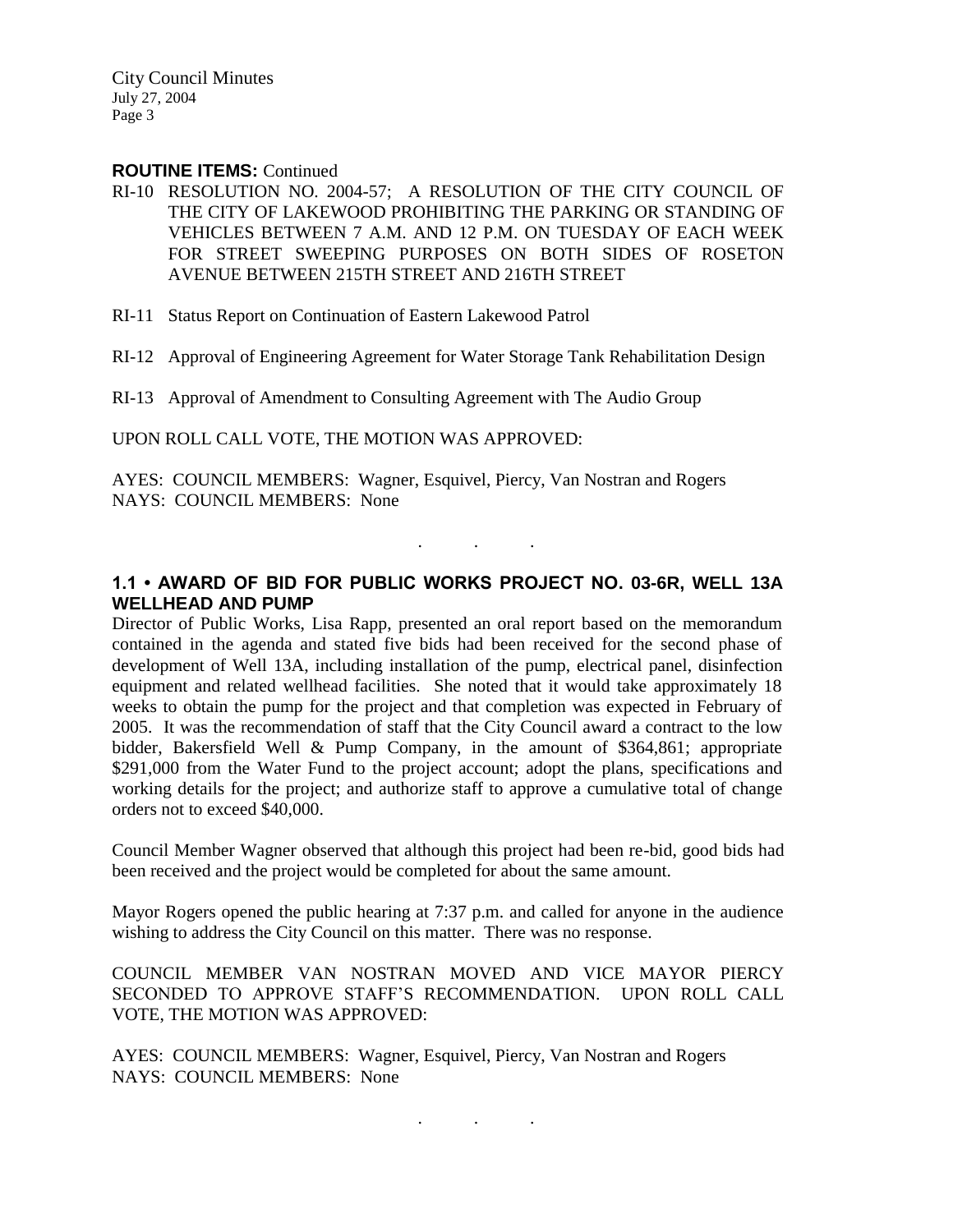# **1.2 • REPORT OF DELINQUENT FEES FOR GARBAGE, WASTE AND REFUSE COLLECTION AND DISPOSAL**

Finance Director Larry Schroeder presented an oral report based on the memorandum contained in the agenda and reported that delinquent notices had been mailed to 299 property owners with unpaid charges for garbage, waste and refuse accounts. He advised that although 205 accounts remained unpaid as of close of business today, payments would be accepted until July 31st. It was the recommendation of staff that the City Council hold a public hearing and adopt Resolution No. 2004-58 confirming the report of delinquent fees.

RESOLUTION NO. 2004-58; A RESOLUTION OF THE CITY COUNCIL OF THE CITY OF LAKEWOOD CONFIRMING THE REPORT OF DELINQUENT FEES AND CHARGES FOR GARBAGE, WASTE, AND REFUSE COLLECTION AND DISPOSAL WITHIN THE CITY OF LAKEWOOD, COUNTY OF LOS ANGELES, STATE OF CALIFORNIA, MAY 31, 2004

Mayor Rogers opened the public hearing at 7:39 p.m. and called for anyone in the audience wishing to address the City Council on this matter. There was no response.

COUNCIL MEMBER WAGNER MOVED AND COUNCIL MEMBER ESQUIVEL SECONDED TO CLOSE THE PUBLIC HEARING AND ADOPT RESOLUTION NO. 2004-58. UPON ROLL CALL VOTE, THE MOTION WAS APPROVED:

AYES: COUNCIL MEMBERS: Wagner, Esquivel, Piercy, Van Nostran and Rogers NAYS: COUNCIL MEMBERS: None

## **1.3 • RECOMMENDATIONS OF THE PUBLIC SAFETY COMMITTEE AND ADVISORY BOARD FOR THE 2004 LOCAL LAW ENFORCEMENT BLOCK GRANT**

. . .

Deputy City Manager Sandi Ruyle presented an oral report based on the memorandum contained in the agenda and stated the Local Law Enforcement Block Grant program was intended to provide funds to local government to underwrite projects to reduce crime and improve public safety. She advised that the amount of funding available had been significantly reduced due to funds being shifted to homeland security programs. She stated that in accordance with program requirements, an advisory board had met to review the application and had recommended continued funding for the Crime, Public Nuisance and Property Abatement Team. It was the recommendation of the Public Safety Committee that the City Council conduct a public hearing on the proposed project; authorize the City Manager to complete the application; and appropriate \$3,114 from the General Fund as the local match portion.

Mayor Rogers opened the public hearing at 7:42 p.m. and called for anyone in the audience wishing to address the City Council on this matter. There was no response.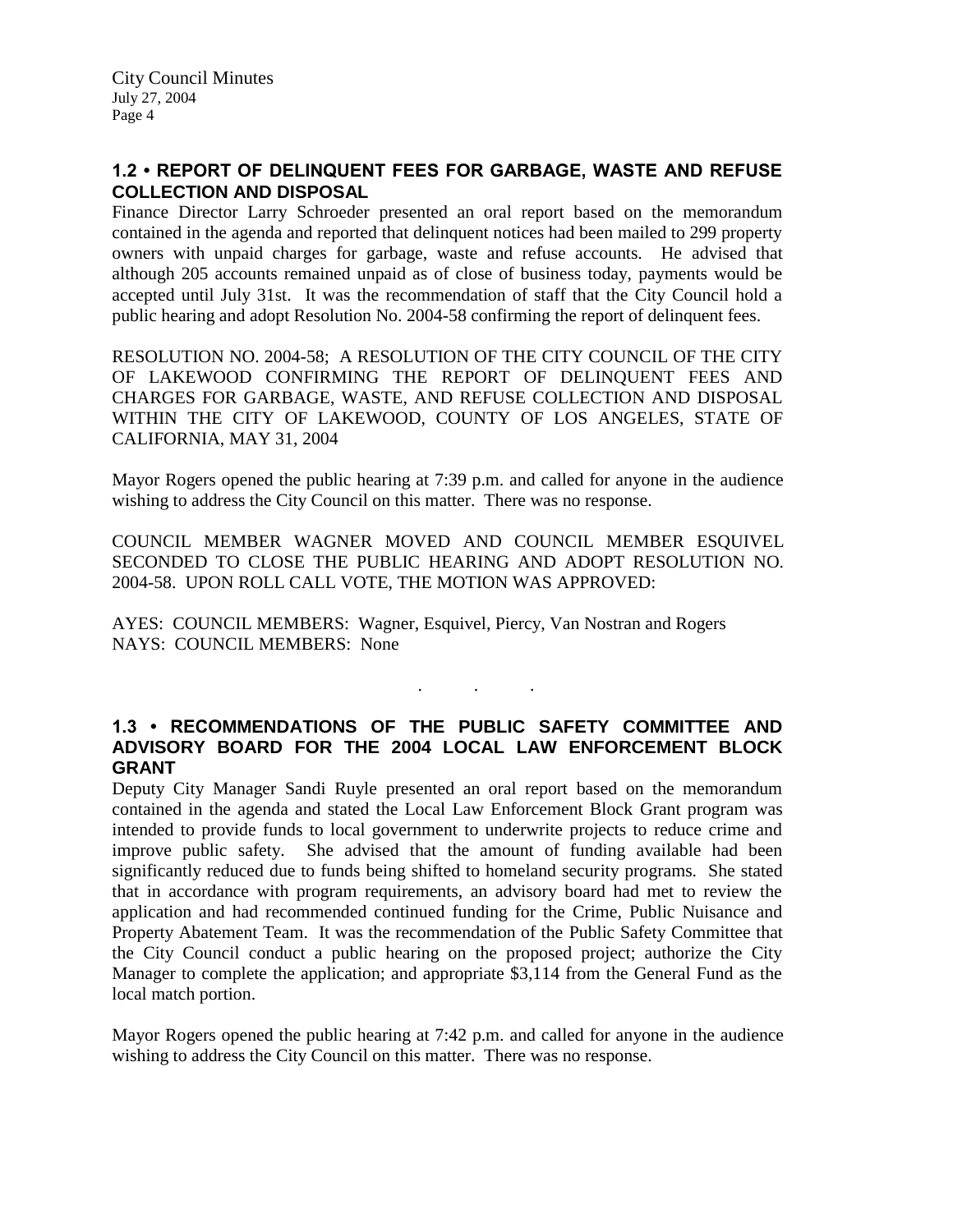# **1.3 • RECOMMENDATIONS OF THE PUBLIC SAFETY COMMITTEE AND ADVISORY BOARD FOR THE 2004 LOCAL LAW ENFORCEMENT BLOCK GRANT** - Continued

VICE MAYOR PIERCY MOVED AND COUNCIL MEMBER ESQUIVEL SECONDED TO APPROVE THE COMMITTEE'S RECOMMENDATIONS. UPON ROLL CALL VOTE, THE MOTION WAS APPROVED:

AYES: COUNCIL MEMBERS: Wagner, Esquivel, Piercy, Van Nostran and Rogers NAYS: COUNCIL MEMBERS: None

**1.4 • URGENCY ORDINANCE NO. 2004-8; REGULATING THE USE OF BARBECUES IN CITY PARKS**

. . .

The Director of Recreation and Community Services, Joan Biegel, presented an oral report based on the memorandum contained in the agenda and reported that the City Council had looked at the issue of portable barbecues in City parks at their June 22nd meeting and had directed staff to work with the City Attorney to develop an ordinance. She provided a brief background for the ordinance, stating that the barbecues presented a public hazard when hot coals were disposed of in trash cans or on the ground and that such units were utilized by large picnic groups creating a risk of overcrowding in parks that were designed as neighborhood parks and not intended to accommodate numbers of large groups. She noted that there were fixed barbecue units in many of the parks and larger, built-in units in the picnic shelters. It was the recommendation of the Public Safety Committee that the City Council introduce and immediately adopt as an urgency measure, Ordinance No. 2004-8 pertaining to the use of barbecue equipment on City parks.

Responding to questions from Vice Mayor Piercy, Ms. Biegel stated that staff had posted signs at the parks advising patrons of the upcoming change and that although some had been unhappy, there were also positive comments received.

Council Member Van Nostran noted that he had received positive feedback from residents.

Mayor Rogers stated this was an important step in re-establishing the parks as neighborhood parks.

Council Member Wagner stated while he had previously received complaints from residents regarding the hazards of spilled coals from portable barbecues, the proposed ordinance had drawn positive remarks from residents. He inquired if staff had performed an assessment of the existing stationary barbecue facilities at the parks to determine if the number was adequate. Ms. Biegel responded by stating that staff had planned to assess the situation at the end of the summer and make recommendations to the City Council.

Mayor Rogers noted that the intent of the assessment was that it would be based on the capacity of the individual park.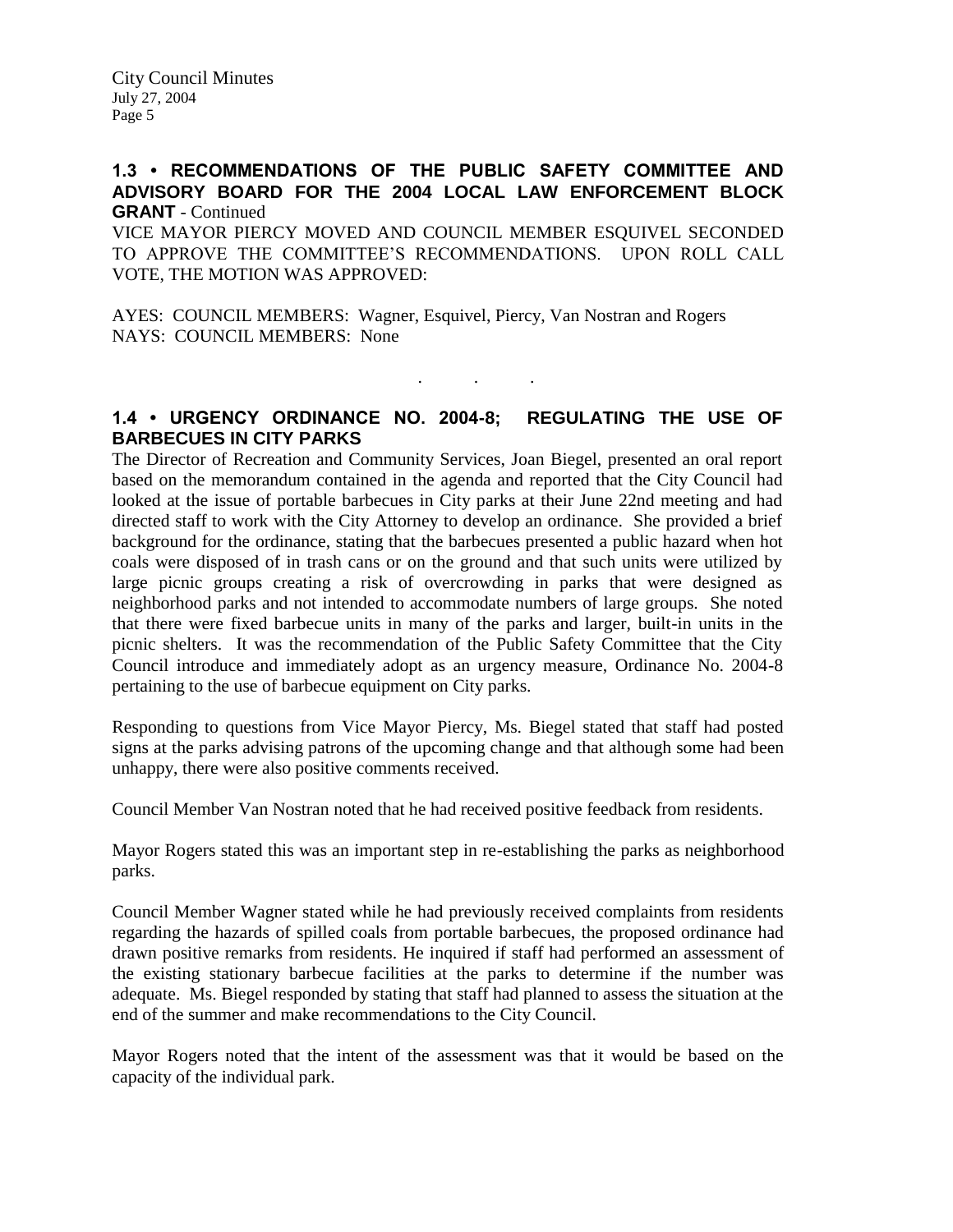### **1.4 • URGENCY ORDINANCE NO. 2004-8; REGULATING THE USE OF BARBECUES IN CITY PARKS** - Continued

Mayor Rogers opened the public hearing at 7:47 p.m. and called for anyone in the audience wishing to address the City Council on this matter. There was no response.

COUNCIL MEMBER WAGNER MOVED AND COUNCIL MEMBER ESQUIVEL SECONDED TO INTRODUCE ORDINANCE NO. 2004-8. UPON ROLL CALL VOTE, THE MOTION WAS APPROVED:

AYES: COUNCIL MEMBERS: Wagner, Esquivel, Piercy, Van Nostran and Rogers NAYS: COUNCIL MEMBERS: None

ORDINANCE NO. 2004-8; AN ORDINANCE OF THE CITY COUNCIL OF THE CITY OF LAKEWOOD AMENDING THE MUNICIPAL CODE PERTAINING TO UNLAWFUL ACTIVITY IN ANY PARK OR RECREATION AREA AND DECLARING FACTS CONSTITUTING THE SAME AS AN URGENCY ORDINANCE FOR THE IMMEDIATE PRESERVATION OF THE PUBLIC PEACE, HEALTH AND SAFETY was read by title by the City Clerk.

COUNCIL MEMBER WAGNER MOVED AND COUNCIL MEMBER ESQUIVEL SECONDED TO WAIVE FURTHER READING OF ORDINANCE NO. 2004-8. UPON ROLL CALL VOTE, THE MOTION WAS APPROVED:

AYES: COUNCIL MEMBERS: Wagner, Esquivel, Piercy, Van Nostran and Rogers NAYS: COUNCIL MEMBERS: None

COUNCIL MEMBER ESQUIVEL MOVED AND VICE MAYOR PIERCY SECONDED TO ADOPT ORDINANCE NO. 2004-8 AS AN URGENCY ORDINANCE. UPON ROLL CALL VOTE, THE MOTION WAS APPROVED:

AYES: COUNCIL MEMBERS: Wagner, Esquivel, Piercy, Van Nostran and Rogers NAYS: COUNCIL MEMBERS: None

# **2.1 • RESOLUTION SUPPORTING THE CREATION OF INCENTIVES FOR USE OF EXTENDED GATE HOURS AT AREA PORTS**

. . .

Michael Stover, Assistant City Manager, presented an oral report based on the memorandum contained in the agenda and stated the Intergovernmental Relations Committee had reviewed a resolution, generated by the Los Angeles County Division of the League of California Cities, that supported the creation of incentives for commercial shipping companies and cargo owners to use extended gate hours at area ports. Not only did cargo traffic during normal business hours cause congestion impacting area residents, but also was a significant source of air pollution. It was hoped that by creating incentives for the use of extended gate hours, congestion could be reduced during peak traffic periods. It was the recommendation of the Intergovernmental Relations Committee that the City Council adopt the proposed resolution.